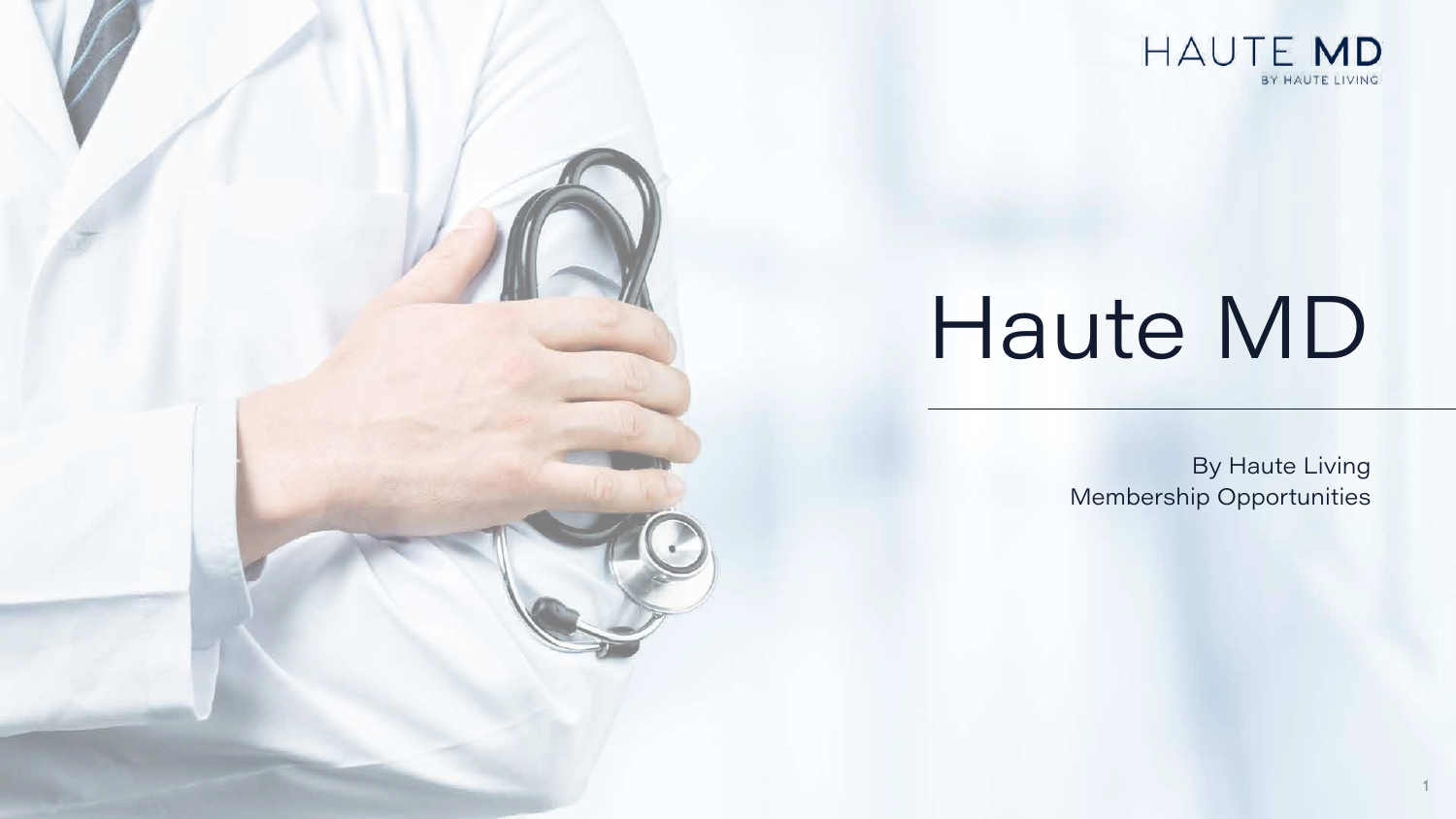# Haute MD Network of Renowned Doctors & Medical Practitioners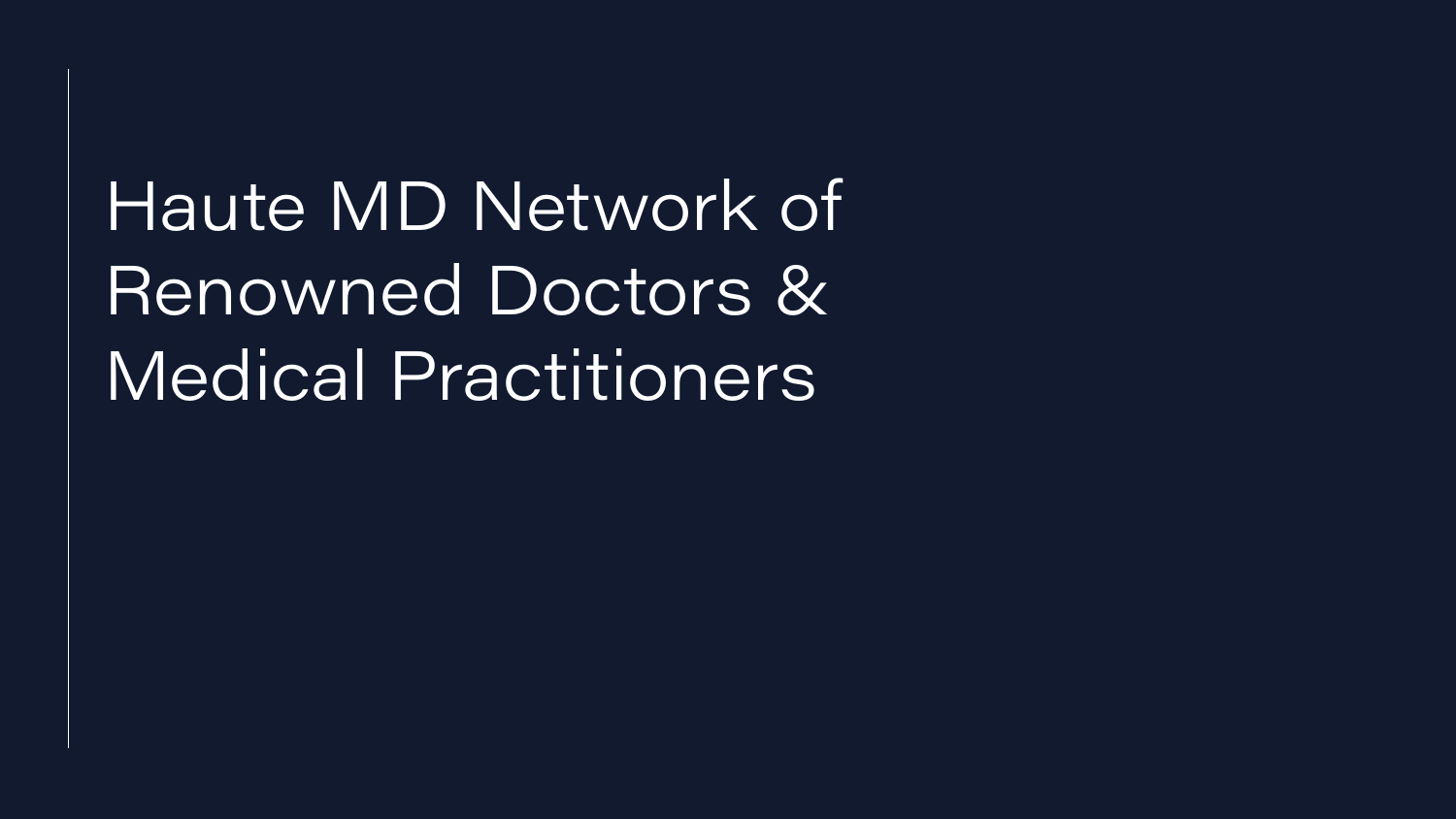3

### HAUTE LIVING NETWORK OF TOP DOCTORS & MEDICAL PRACTITIONERS

#### HAUTE MD MEMBERSHIP \$7,500 [12 MONTH COMMITMENT]

| HAUTE MD MEMBERSHIP \$7,500 [12 MONTH COMMITMENT] |                                                                                                                                                                                                                                                                                                                                                                                                                                                                             | BENEFITS OF MEMBERSHIP                                                                                                                                                                                                                                                             |
|---------------------------------------------------|-----------------------------------------------------------------------------------------------------------------------------------------------------------------------------------------------------------------------------------------------------------------------------------------------------------------------------------------------------------------------------------------------------------------------------------------------------------------------------|------------------------------------------------------------------------------------------------------------------------------------------------------------------------------------------------------------------------------------------------------------------------------------|
| EXCLUSIVITY                                       | The Haute MD Network is an elite subsidiary product of Haute Living. This partnership-driven<br>network connects consumers to top-ranked cosmetic surgeons in segmented target areas. Be<br>one of two beauty experts - per specialty - in your market.                                                                                                                                                                                                                     | • Brand Building via Digital, Social Media, Print and more through Haute Living.<br>• Media Relations Press Release via PR Web announcing our partnership as an<br>expert of Haute MD Network of top doctors and medical practitioners.                                            |
| EXPOSURE                                          | Our exclusive platform offers you visibility, branding and digital + print presence through our<br>Haute Living website, social media channels, press release announcements, inclusion in our New<br>York, Miami and Los Angeles print issues, and more.                                                                                                                                                                                                                    | Celebrities, Influences & Events Attend various sponsored Haute Living<br>social events in your market.<br>• Exposure www.hautemd.com reaches over 460,000+ unique monthly visitors.<br>All Haute MD members will be showcased as a leading experts on the Haute                   |
| NETWORK                                           | Join us at our various VIP events in your market throughout the year where you will be able to<br>network with our affluent and elite network of clients.                                                                                                                                                                                                                                                                                                                   | MD home page.<br>• Digital Exposure Grow your digital and social media brand by showcasing<br>your practice and more on our verified social media channels, including @<br>hauteliving. Haute Media Group boasts over one million followers throughout all                         |
| SEO<br>RANKING                                    | Boost your SEO ranking through the distribution of personalized, market-specific traffic, spotlight<br>content that appears on the Haute Living landing page - with 500,000 subscribers - and Haute<br>Beauty monthly blog posts about your specialty, in addition to appearing on our mobile website<br>and in our bi-weekly newsletter. www.hautemd.com is a Google News site, giving our members<br>powerful SEO that allows for an influx of traffic to their websites. | social accounts.<br>• Newsletters Showcase your practice and your monthly editorials via our Haute<br>$\overline{\phantom{a}}$ MD newsletter with a highly engaged subscription based including industry $\overline{\phantom{a}}$<br>peers and other highly notable practitioners. |
| PRINT<br>DIGITAL                                  | Your membership includes inclusion in the print issues of Haute Living New York, Los Angeles<br>and Miami, with 20,000 issues printed six times a year. Additionally, you will receive monthly blog<br>posts highlighting your top procedures, expert advice, your practice and more.                                                                                                                                                                                       |                                                                                                                                                                                                                                                                                    |
| SOCIAL                                            | The Haute Living Instagram, with over 170,000 followers, allows for maximum exposure. You will<br>be announced as our new exclusive doctor in your market and specialty, and will be featured<br>throughout our Instagram stories with links to your member page and articles.                                                                                                                                                                                              |                                                                                                                                                                                                                                                                                    |

#### HAUTE MD BY HAUTE LIVING



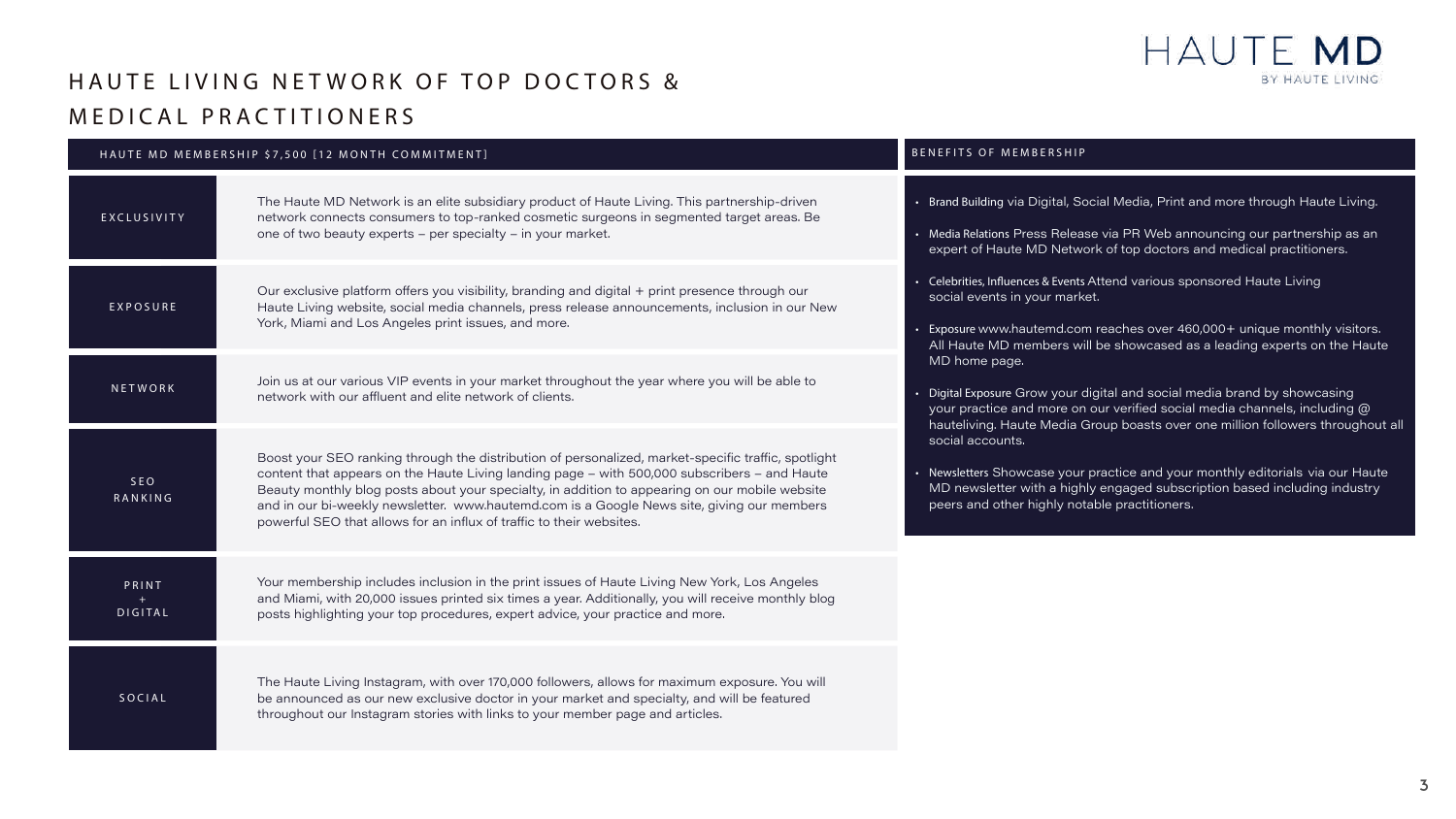

#### HAUTE MD MEMBERSHIP \$7,500 [12 MONTH COMMITMENT]

| <b>BRANDING</b><br>AND<br>POSITIONING | 1 Instagram post announcing Haute MD membership on @hauteliving.<br>Our members appear on www.hautemd.com and have their own landin<br>website, social media, and more.<br>www.hautemd.com is an official Google News site allowing us to boos<br>through the distribution of personalized spotlight content that appears |
|---------------------------------------|---------------------------------------------------------------------------------------------------------------------------------------------------------------------------------------------------------------------------------------------------------------------------------------------------------------------------|
| <b>MEDIA</b><br><b>RELATIONS</b>      | PRESS RELEASE ANNOUNCING MEMBERSHIP VIA PR WEB.<br>The press release is distributed to over 30,000 journalists worldwide or<br>Site, linking back to our members personal website.                                                                                                                                        |
| GOAL                                  | Position our members as an expert on relevant topics for their category<br>local leaders through Haute Living global brand.                                                                                                                                                                                               |
| <b>ACCOUNT</b><br>MANAGER             | Haute MD assigns each member with a sales account executive along<br>content.<br>Monthly communication through phone and email.<br>Sending links and clips in real time to our members.                                                                                                                                   |

#### HAUTE MD BY HAUTE LIVING



ng with links to

st your SEO ranking through the distribution of personalized spotling.

In the #1 Global Press Release

y. Make them

) with an editor for monthly



# HAUTE LIVING NETWORK OF TOP DOCTORS & MEDICAL PRACTITIONERS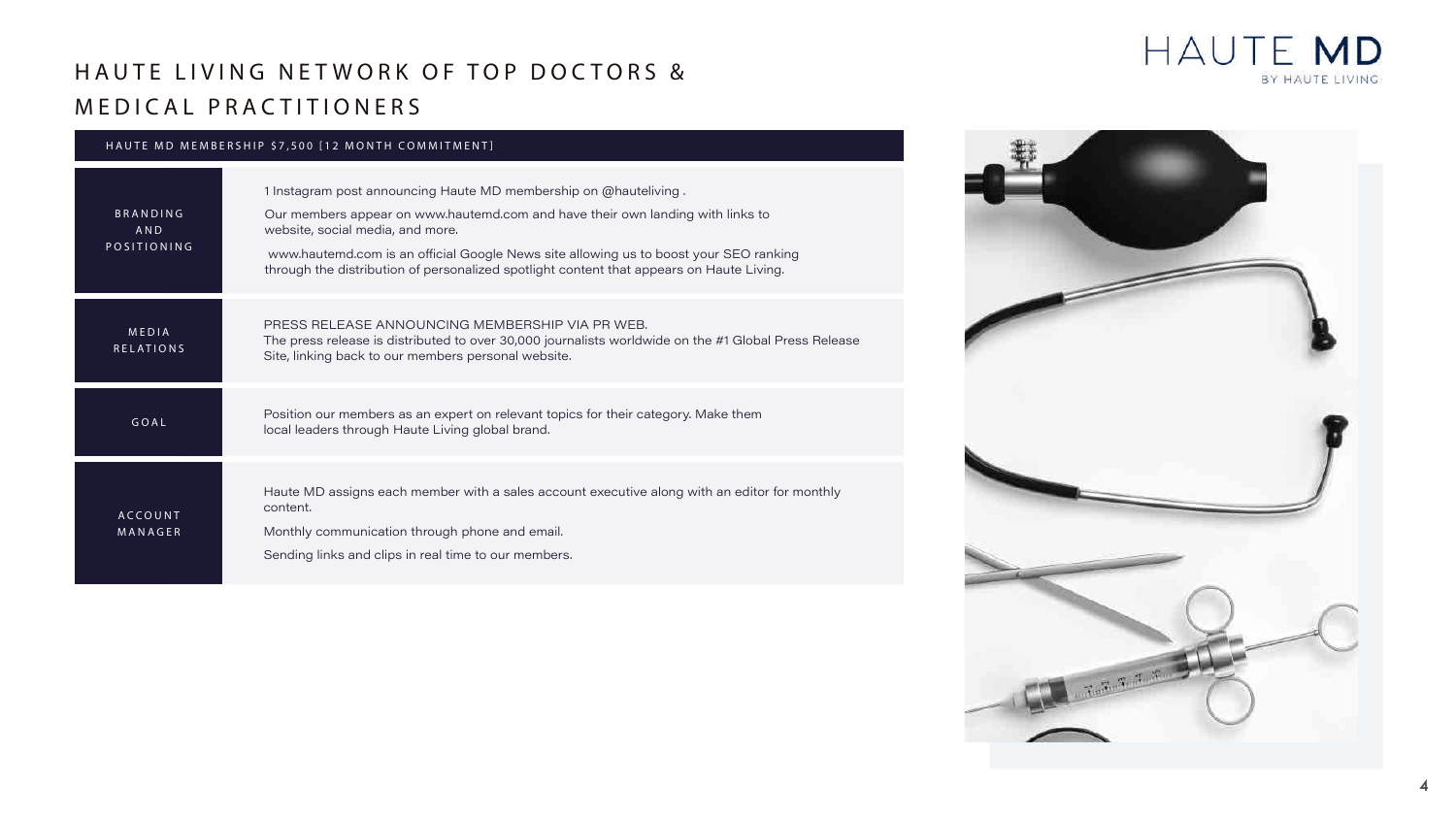

- New York
- Florida
- Southern California
- Northern California
- Las Vegas

# T WO EXCLUSIVE PARTNERS PER SPECIALTY IN EACH MARKET:

- Texas
- Chicago
- New Jersey
- And other key markets across the country.



### BECOME A TRUSTED DOCTOR & EXPERT TO HAUTE LIVING AUDIENCE:

- Concierge Medicine
- Sports Medicine
- Regenerative Medicine
- Interventional Pain Management
- Spine and Joint
- Radiologist
- Cardiologist
- Gynecologist
- Gastroenterologist
- Urologist
- Fertility
- Internal Medicine
- Stem Cell
- Anti Aging
- Sexual Wellness
- Family Medicine
- Psychologist